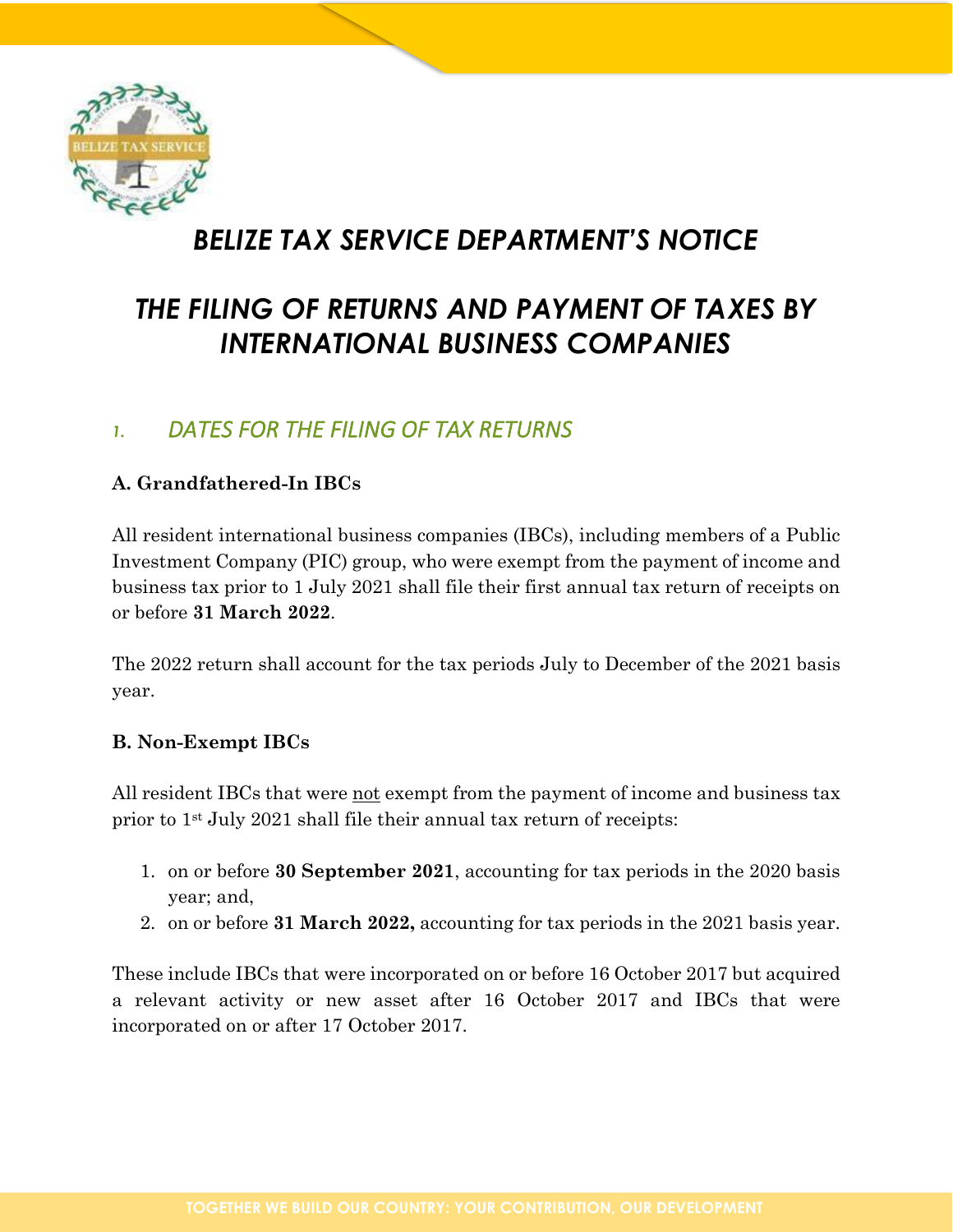#### **C. Non-resident IBCs**

IBCs that are incorporated in Belize but do not have a permanent establishment in Belize and are tax resident in a country not on the European Union's list of noncooperative tax jurisdictions shall file an annual information return on or before the 31st day of March of the year following the basis year.

The first such return shall be filed on or before **31 March 2022**, in respect of the 2021 basis year.

### *2. PAYMENT OF TAX*

The annual tax return must be accompanied by the payment of the estimated tax due.

#### **A. Pure Equity Holding Companies and Holding Companies**

IBCs who benefit from a 0% business tax rate, such as Pure Equity Holding Companies and Holding Companies not engaged in an active trade or business or in relevant activities for the purposes of the Economic Substance Act, are still required to file an annual tax return even if the estimated tax due is nil (-0-).

#### **B. Place of Payment**

Tax can be paid at the nearest Belize Tax Service Department's (BTSD's) office or online. Also, deposits can be made over the counter at any Atlantic Bank Limited or Belize Bank Limited branch, by international wire transfer, or online at [www.atlabank.com.](http://www.atlabank.com/)

#### **C. Currency**

Tax payments may be made in the currency of Belize (BZ\$) or of the United States of America (US\$).

#### **D. Form of Payment**

Payment of tax can be made by crossed cheque, money order, wire transfer or cash.

IBCs will be issued a receipt upon payment of tax.